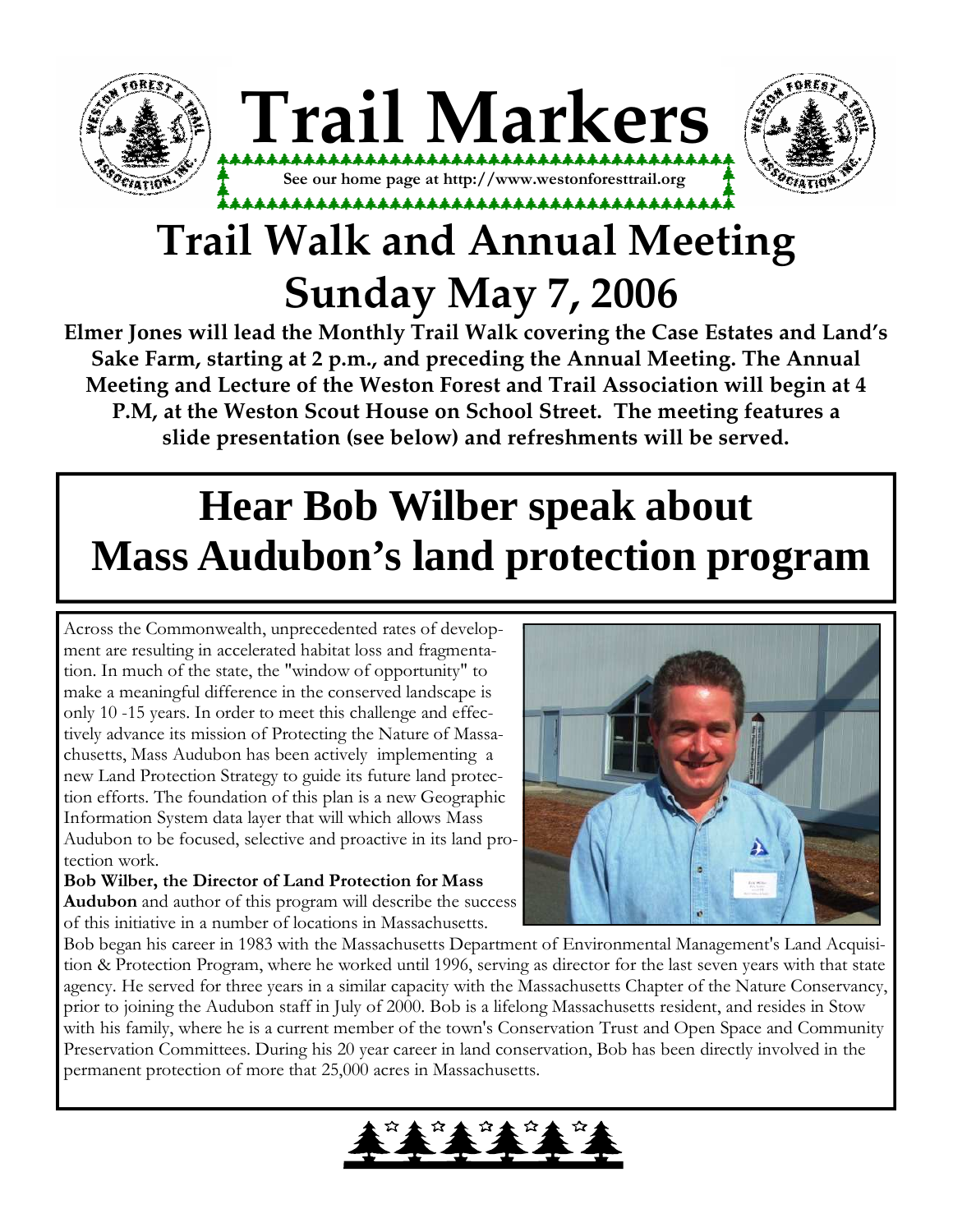# **Membership:**

#### **Membership in 2005 was 547, with 55 Life Members, 93 Supporting Members, 246 Family Members and 153 Individual Memberships.**

A recent review of our membership rolls since 1980 indicated that overall participation of Weston households has been roughly stable since 1996. Even though we now have the largest membership among Weston conservation organizations, With over 3000 families in Weston, the challenge — and the opportunity — is to grow our membership to include at least a third of Weston households, or 1000 members.



# Monitoring and Stewardship obligations

As a private, non-profit conservation organization, we have been given responsibility for nearly 150 parcels of land, conservation restrictions and trail easements, on over 200 acres of land in Town, protected for conservation in perpetuity. Maintaining the integrity of these covenants is an important part of preserving Weston's rural character, and we need to become more cognizant of the responsibilities inherent in our stewardship obligations. To that end, we will be adding to our operating fund budget a stewardship component.



This barn, on Concord Road was built on land covered by a Conservation restriction held by the Weston Forest and Trail Association. We have been forced to file a lawsuit to have the barn moved to an adjacent unrestricted area.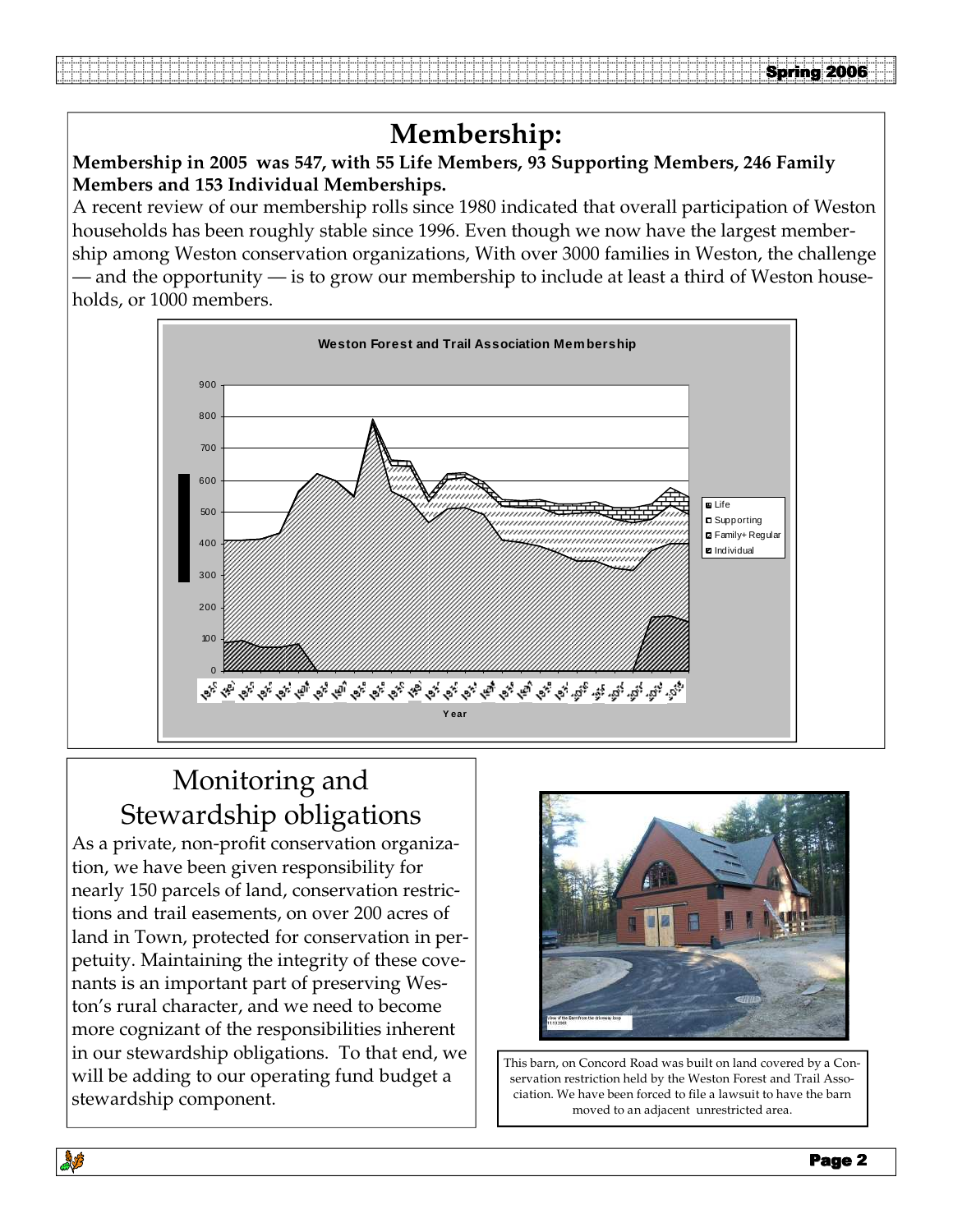### Additions to Conservation Land in Weston

We are most grateful for the following conservation land and trail easements, which were donated to WF&TA during 2005:

1. From the Kovar Family Realty Trust, 5.19 acres and a trail easement on Merriam St.

 2. A trail easement from the Red Barn Nursery School which will provide an important link from a proposed trail in the Highland Meadows development to the Jericho Town Forest.

3. From Polly Dickson, 3.11 acres off Highland St.

The following conservation land and trail easements were obtained by the Town during 2005.

 1. From Clover Nicholas (part gift and part sale), 4.9 acres and trail easements which provide a permanent connection to other Town owned conservation land from Church St.

## Plans for 2006 Fiscal Year

Our budget for FY 2006 calls for Expenses of \$ 95,000, about half of which will go for Trail maintenance, 20% is slated for stewardship costs, and the remainder for office expenses, accounting and other support activities. In addition to dues, a major portion of the income is planned to come from an Operations Fund Drive, needed to build up the financial reserves to cover potential stewardship, membership development and other costs. The small gain in 2006 will just about offset the loss incurred in 2005, maintaining the organization at breakeven over the long run. The litigation involving the Fishman Barn violation will have cost more than \$ 60,000 before it's all done, and we need to have the resources and credibility to discourage potential abusers in the future. Thanks to the generous support from our Trustees, from the Massachusetts Land Trust Coalition, and from more than 140 townspeople the case will (by the time you receive this Annual Report) have been argued before the Court of Appeals, and hopefully the decision will go in our favor and the Barn will be moved off the restricted area.

For the WF&TA, our main mission is helping to preserve the rural character of Weston throughout the Town, both in maintaining what we already have and facilitating additions, such as the 13 acres received this year from generous donors. With a number of land issues facing the Town in the coming months, the Association is also participating actively in the Town committees to insure that land conservation is given full consideration.

| <b>Officers and Board of Trustees - 2005-2006</b> |              |                       |      |           |            |       |      |  |  |  |
|---------------------------------------------------|--------------|-----------------------|------|-----------|------------|-------|------|--|--|--|
| President:                                        |              | Tom Selldorff         |      |           |            |       |      |  |  |  |
| Vice President:                                   |              | <b>Bill Stevenson</b> |      |           |            |       |      |  |  |  |
| Treasurer:                                        |              | George Bates          |      |           |            |       |      |  |  |  |
| Clerk:                                            |              | Leon Cohen            |      |           |            |       |      |  |  |  |
| <b>Trustees</b>                                   |              |                       |      |           |            |       |      |  |  |  |
| Ted                                               | Alfond       | Until                 | 2008 | Kay       | McCahan    | Until | 2007 |  |  |  |
| Paul                                              | Arkema       | Until                 | 2008 | Winky     | Merrill    | Until | 2008 |  |  |  |
| George                                            | <b>Bates</b> | Until                 | 2007 | Benjamin  | Nye        | Until | 2006 |  |  |  |
| Louisa                                            | Birch        | Until                 | 2006 | David     | Ogens      | Until | 2006 |  |  |  |
| Roger                                             | Burke        | Until                 | 2006 | Mary Ann  | Pappanikou | Until | 2008 |  |  |  |
| Marty                                             | Carlock      | Until                 | 2007 | Robin     | Reisman    | Until | 2006 |  |  |  |
| Leon                                              | Cohen        | Until                 | 2007 | Ned       | Rossiter   | Until | 2007 |  |  |  |
| Brian                                             | Donahue      | Until                 | 2006 | Bernard   | Scozzafava | Until | 2007 |  |  |  |
| Marcy                                             | Dorna        | Until                 | 2008 | Tom       | Selldorff  | Until | 2006 |  |  |  |
| Linda                                             | Duhms        | Until                 | 2006 | Meg       | Steiner    | Until | 2007 |  |  |  |
| William                                           | Ebsworth     | Until                 | 2007 | Bill      | Stevenson  | Until | 2007 |  |  |  |
| Lelia                                             | Elliston     | Until                 | 2008 | Jacques   | Wajsfelner | Until | 2006 |  |  |  |
| Katie                                             | Fagan        | Until                 | 2008 | Peter     | Wheeler    | Until | 2008 |  |  |  |
| Elmer                                             | Jones        | Until                 | 2006 | Johnathan | White      | Until | 2006 |  |  |  |
| Lisa                                              | Larkin       | Until                 | 2006 | Barbara   | Zenker     | Until | 2007 |  |  |  |
|                                                   |              |                       |      |           |            |       | 高工   |  |  |  |

**BUS** 

Page 3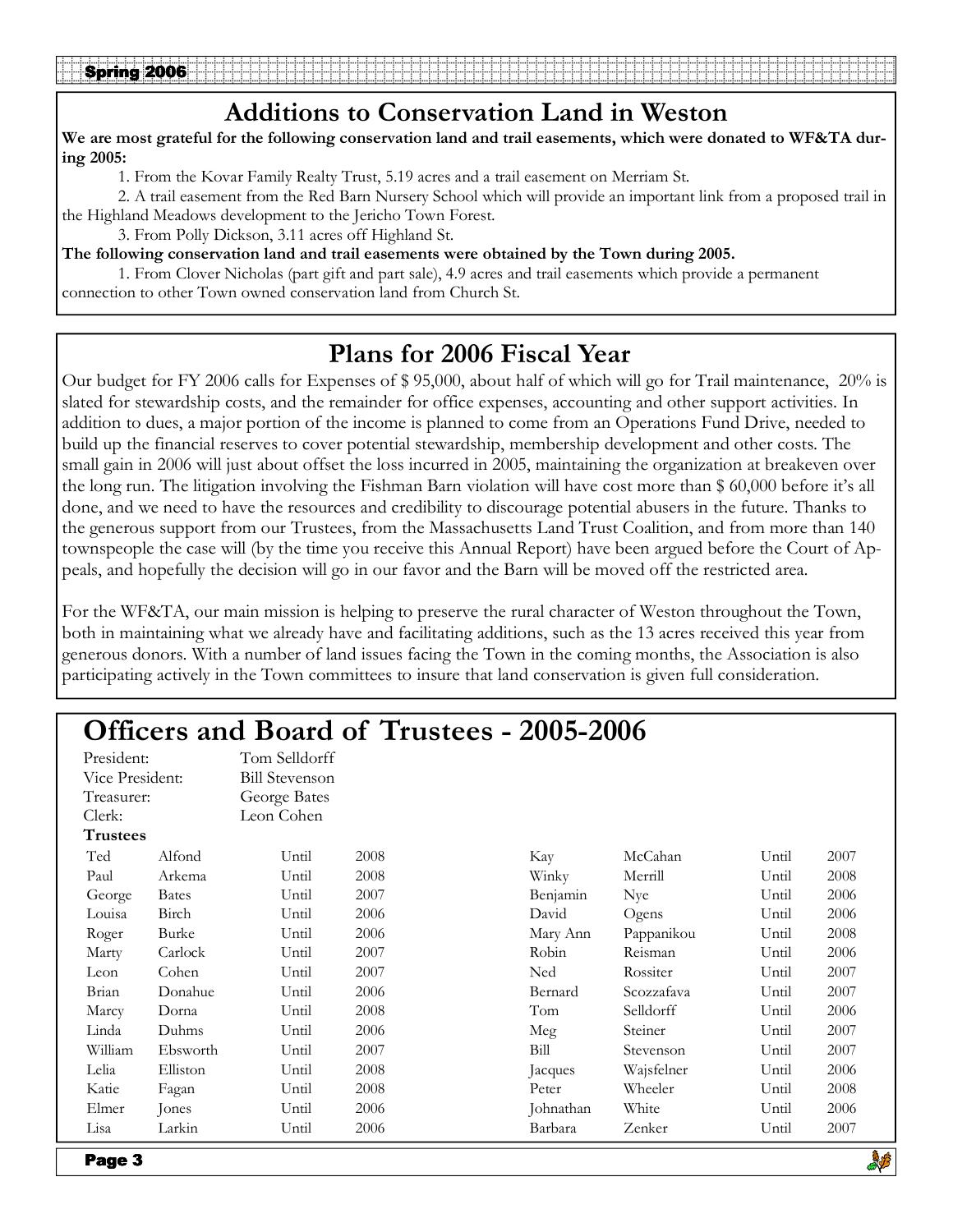#### Spring 2006

## **Weston Forest & Trail Association, Inc.**

# **Operations - 2005**

| Cash 1/1/05                                                                                                                                                                                                                                                                                                                                                           |             |                |                      |
|-----------------------------------------------------------------------------------------------------------------------------------------------------------------------------------------------------------------------------------------------------------------------------------------------------------------------------------------------------------------------|-------------|----------------|----------------------|
| <b>Receipts:</b>                                                                                                                                                                                                                                                                                                                                                      |             |                |                      |
| Dues                                                                                                                                                                                                                                                                                                                                                                  | \$24,903.80 |                |                      |
| Gifts                                                                                                                                                                                                                                                                                                                                                                 | 11,724.50   |                |                      |
| Endowment                                                                                                                                                                                                                                                                                                                                                             | 19,100.83   |                |                      |
| Map sales                                                                                                                                                                                                                                                                                                                                                             | 1,445.50    |                |                      |
| Book sales                                                                                                                                                                                                                                                                                                                                                            | 406.26      |                |                      |
| Interest                                                                                                                                                                                                                                                                                                                                                              | 239.89      |                |                      |
| <b>Operations Fund</b>                                                                                                                                                                                                                                                                                                                                                | 12,398.54   |                |                      |
| <b>Litigation Fund</b>                                                                                                                                                                                                                                                                                                                                                | 19,251.01   |                |                      |
| <b>Business Promotion Fund</b>                                                                                                                                                                                                                                                                                                                                        | 37.15       |                |                      |
| <b>Weston Reservoir Fund</b>                                                                                                                                                                                                                                                                                                                                          | 3,980.00    |                |                      |
| <b>Total Receipts</b>                                                                                                                                                                                                                                                                                                                                                 |             | 93,487.48      |                      |
| Disbursements:                                                                                                                                                                                                                                                                                                                                                        |             |                |                      |
| Maintenance                                                                                                                                                                                                                                                                                                                                                           | \$44,117.55 |                |                      |
| Office Expense                                                                                                                                                                                                                                                                                                                                                        | 8,926.51    |                |                      |
| <b>Insurance Expense</b>                                                                                                                                                                                                                                                                                                                                              | 2,427.36    |                |                      |
| Legal Expense                                                                                                                                                                                                                                                                                                                                                         | 33,544.94   |                |                      |
| Accounting                                                                                                                                                                                                                                                                                                                                                            | 1,800.00    |                |                      |
| Custodian Account fee                                                                                                                                                                                                                                                                                                                                                 | 500.00      |                |                      |
| Promotion                                                                                                                                                                                                                                                                                                                                                             | 2,216.98    |                |                      |
| Surveying                                                                                                                                                                                                                                                                                                                                                             | 2,903.00    |                |                      |
| Weston Reservoir Fund (mutt mitt program)                                                                                                                                                                                                                                                                                                                             | 3,609.73    |                |                      |
|                                                                                                                                                                                                                                                                                                                                                                       |             |                |                      |
| <b>Total Disbursements</b>                                                                                                                                                                                                                                                                                                                                            |             | (100, 046.07)  |                      |
| Cash (Cambridge Trust Co.)                                                                                                                                                                                                                                                                                                                                            |             |                |                      |
| <b>Unrestricted Cash</b>                                                                                                                                                                                                                                                                                                                                              | \$6,285.49  |                |                      |
| Restricted funds                                                                                                                                                                                                                                                                                                                                                      | 10,074.00   |                |                      |
|                                                                                                                                                                                                                                                                                                                                                                       |             |                |                      |
| Total Cash as at 12/31/05                                                                                                                                                                                                                                                                                                                                             |             | \$16,359.49    |                      |
| Weston Forest and Trail Association, Inc.                                                                                                                                                                                                                                                                                                                             |             |                |                      |
| <b>Endowment Fund - 2005</b><br><b>Balance as of 1/1/2005</b>                                                                                                                                                                                                                                                                                                         |             |                | \$626,955.16         |
| Receipts and Disbursements                                                                                                                                                                                                                                                                                                                                            |             |                |                      |
| Contributions                                                                                                                                                                                                                                                                                                                                                         |             | \$33,691.98    |                      |
| Income and Capital Gains                                                                                                                                                                                                                                                                                                                                              |             | \$ 31,471.81   |                      |
| Disbursements to Operating Account                                                                                                                                                                                                                                                                                                                                    |             | \$ (19,100.83) |                      |
| Net Change in Value of the Fund                                                                                                                                                                                                                                                                                                                                       |             |                | \$46,062.96          |
| Balance as of 12/31/2005                                                                                                                                                                                                                                                                                                                                              |             |                | <u>\$ 673,018.12</u> |
| Note: The average market value of the Fund in 2005 not including contributions received during the year was<br>\$642,691.07. The cost of living index for all Urban Consumers in the Boston Area increased 3.3% during the year<br>ended November 2005. Since 3.3% of \$642,691.07 is \$21,208.81, the real income from the fund in 2005 is<br>calculated as follows: |             |                |                      |
| Income and Capital Gains                                                                                                                                                                                                                                                                                                                                              |             | \$ 31,471.81   |                      |
| Less inflation adjustment                                                                                                                                                                                                                                                                                                                                             |             | \$ (21,208.81) |                      |
| Real Income or (Loss)                                                                                                                                                                                                                                                                                                                                                 |             | \$10,263.00    |                      |
| \$10,263.00 is 1.60% of the average market value of the Fund in 2005. The average real rate of return on the Fund starting in 1989 is<br>$3.02\%$ .                                                                                                                                                                                                                   |             |                |                      |

鼻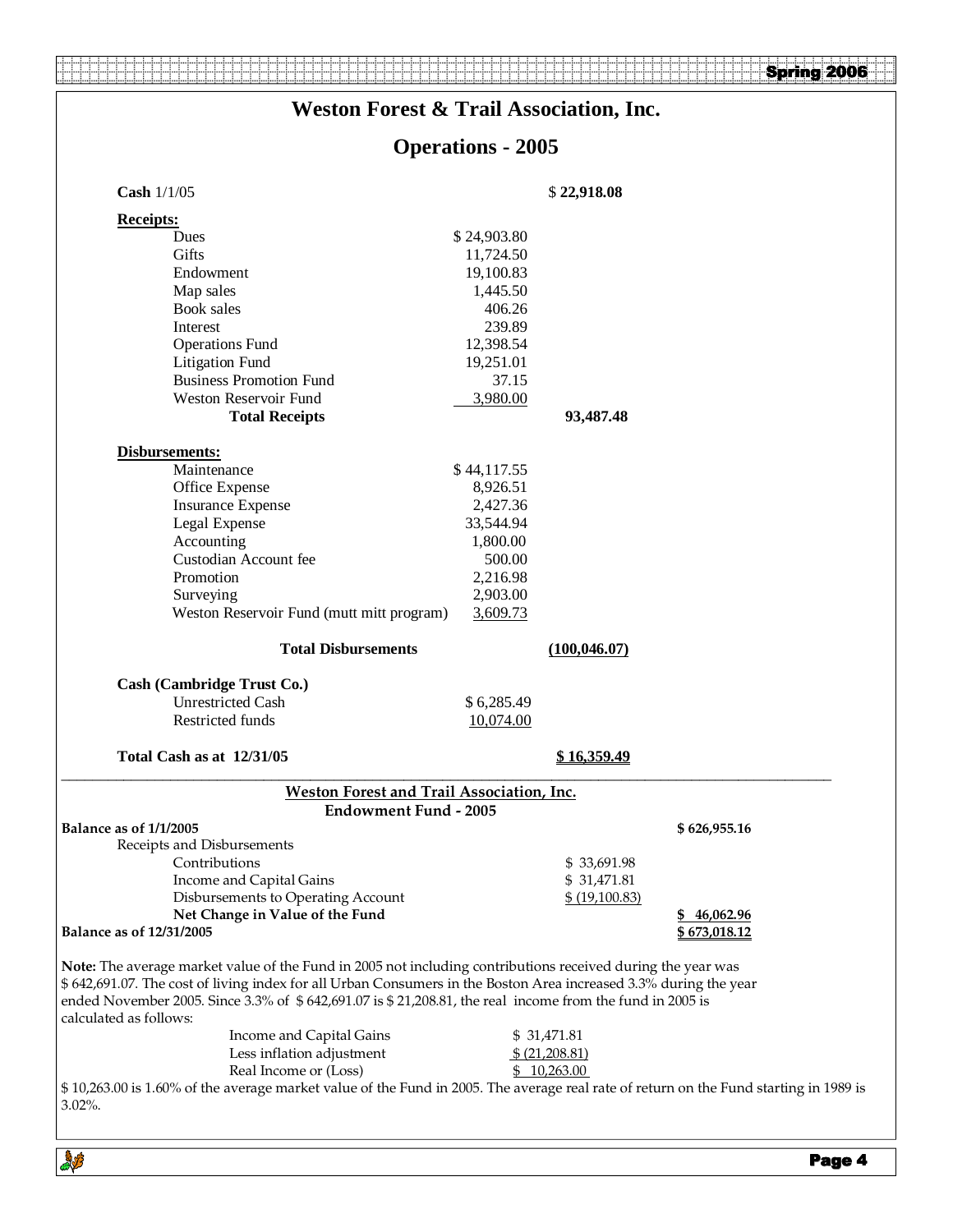#### **Membership Application:**



\_\_\_ Individual membership \$ 25

\_\_\_ Family membership \$ 50 or more



\_\_\_ Supporting membership\* \$ 100 or more\*

\_\_\_ Life Membership\*\* \$ 2,000 or more\*\*

**Note that all membership contributions are fully tax-deductible**

\* If you do not wish to receive the exclusive, unique WF&T coffee mug, please check here  $\perp$ 

\*\* Life Members will receive a framed certificate of appreciation, unless checked here  $\_\_$ 

Also, please send me \_\_ copies of **"Walks on Weston Conservation Land"** by Elmer E. Jones @ \$ 15.00 each, plus \$ 2.00 for postage and handling. This book is also available at Dragon Books in the Town Center. **Maps of the Weston Trail System** are available for \$ 10.00 at the Conservation Commission office, in the Town Hall**.** 

#### **CHECK HERE (**\_**)TO GET IT ALL: Supporting Membership+Trail Map+Trail Guide for \$ 125.00**

**Name**:\_\_\_\_\_\_\_\_\_\_\_\_\_\_\_\_\_\_\_\_\_\_\_\_\_\_\_\_\_\_\_\_\_\_\_\_\_\_\_\_\_\_\_\_\_\_\_\_\_\_\_\_\_\_\_\_\_\_\_\_\_\_\_\_\_\_\_\_\_\_\_\_\_\_\_\_\_\_\_\_\_\_\_\_\_\_\_\_\_\_\_\_\_\_\_\_\_

**Address**: \_\_\_\_\_\_\_\_\_\_\_\_\_\_\_\_\_\_\_\_\_\_\_\_\_\_\_\_\_\_\_\_\_\_\_\_\_\_\_\_\_\_\_\_\_\_\_\_\_\_\_\_\_\_\_\_\_\_\_\_\_\_\_\_\_\_\_\_\_\_\_\_\_\_\_\_\_\_\_\_\_\_\_\_\_\_\_\_\_\_\_\_\_

Please make checks payable to the **Weston Forest and Trail Association, Inc.** and mail, together with the above form to Mr. George Bates, Treasurer, 266 Glen Road, Weston, MA 02493.

### Plans for the future

During more than 50 years of operation, the Weston Forest and Trail Association has played an important role in maintaining the rural character of Weston.

Going forward, Weston Forest and Trail Association will continue to play a number of important roles in maintaining Weston's rural character. Weston's proximity to Boston, its scenic roads and open spaces, and the Town's good schools have contributed to high real estate values. As a result, there is a strong economic incentive for development in Weston, and this could easily change the rural character of the town.

Stewardship responsibility for existing conservation land is a very important responsibility in which Weston Forest and Trail plays a lead role. This includes identifying encroachment on conservation land and seeking remedy, including the use of legal action when necessary, which is vital for preserving our conservation land, trail easements and conservation restrictions.

There remain almost 800 acres of developable land in Weston. The WFTA works in conjunction with the Town's Community Preservation Commission and other Town organizations in identifying opportunities to preserve woodlands and open space, and to help shape any development in a way consistent with the town's character. The Association's role here includes providing information and support for land owners seeking to preserve undeveloped land, fund raising for specific projects, and advocacy within the town government.

To this end, Bill Stevenson and a group of Trustees are developing a plan to create the organization and resources needed to fulfill our obligations in the coming years. Stay tuned, and help us along the way. For more information, or to volunteer to help, please contact Bill Stevenson or one of the Association officers.